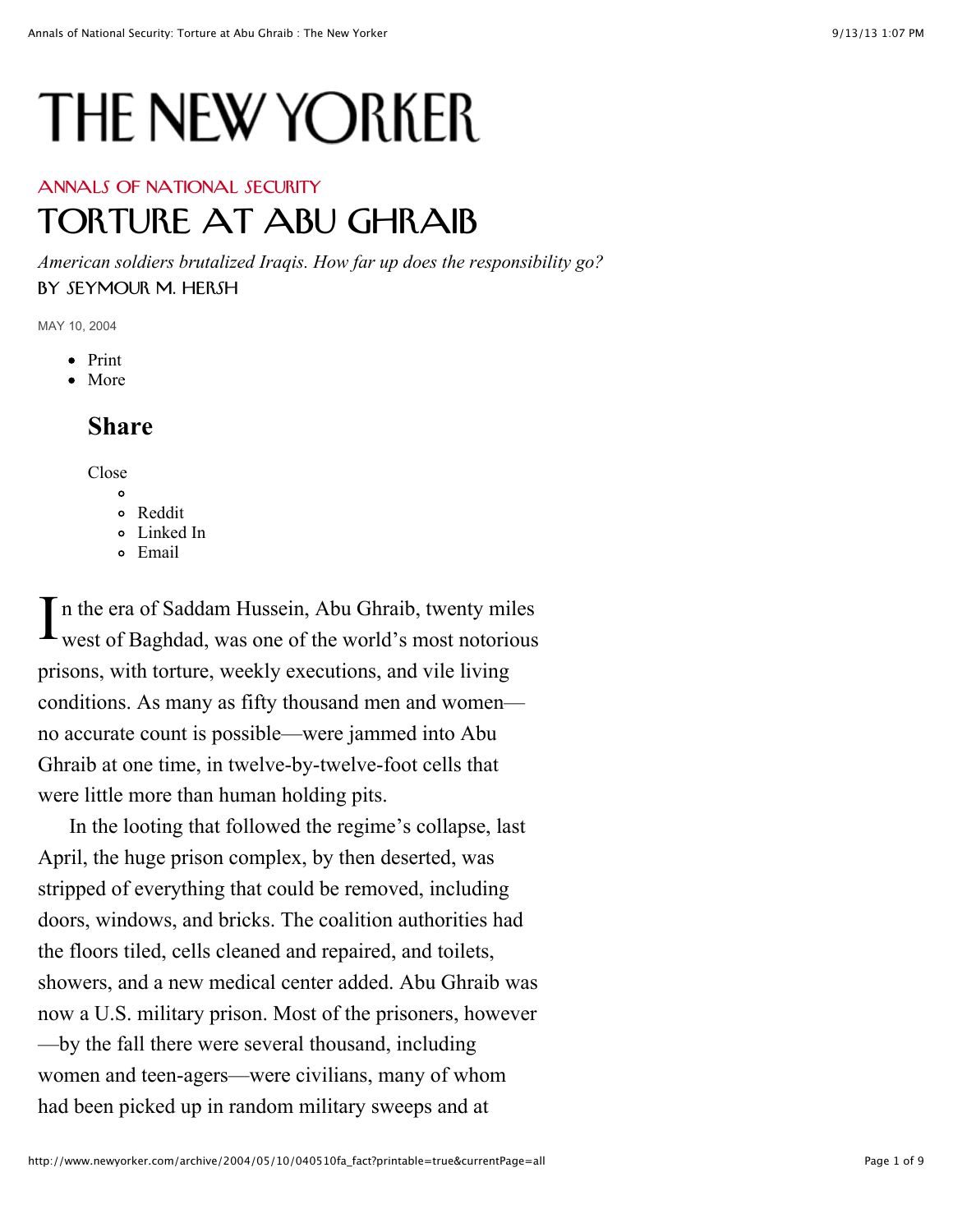highway checkpoints. They fell into three loosely defined categories: common criminals; security detainees suspected of "crimes against the coalition"; and a small number of suspected "high-value" leaders of the insurgency against the coalition forces.

Last June, Janis Karpinski, an Army reserve brigadier general, was named commander of the 800th Military Police Brigade and put in charge of military prisons in Iraq. General Karpinski, the only female commander in the war zone, was an experienced operations and intelligence officer who had served with the Special Forces and in the 1991 Gulf War, but she had never run a prison system. Now she was in charge of three large jails, eight battalions, and thirty-four hundred Army reservists, most of whom, like her, had no training in handling prisoners.

General Karpinski, who had wanted to be a soldier since she was five, is a business consultant in civilian life, and was enthusiastic about her new job. In an interview last December with the St. Petersburg *Times*, she said that,



for many of the Iraqi inmates at Abu Ghraib, "living conditions now are better in prison than at home. At one point we were concerned that they wouldn't want to leave."

A month later, General Karpinski was formally admonished and quietly suspended, and a major investigation into the Army's prison system, authorized by Lieutenant General Ricardo S. Sanchez, the senior commander in Iraq, was under way. A fifty-three-page report, obtained by *The New Yorker*, written by Major General Antonio M. Taguba and not meant for public release, was completed in late February. Its conclusions about the institutional failures of the Army prison system were devastating. Specifically, Taguba found that between October and December of 2003 there were numerous instances of "sadistic, blatant, and wanton criminal abuses" at Abu Ghraib. This systematic and illegal abuse of detainees, Taguba reported, was perpetrated by soldiers of the 372nd Military Police Company, and also by members of the American intelligence community. (The 372nd was attached to the 320th M.P. Battalion, which reported to Karpinski's brigade headquarters.) Taguba's report listed some of the wrongdoing:

Breaking chemical lights and pouring the phosphoric liquid on detainees; pouring cold water on naked detainees; beating detainees with a broom handle and a chair; threatening male detainees with rape; allowing a military police guard to stitch the wound of a detainee who was injured after being slammed against the wall in his cell; sodomizing a detainee with a chemical light and perhaps a broom stick, and using military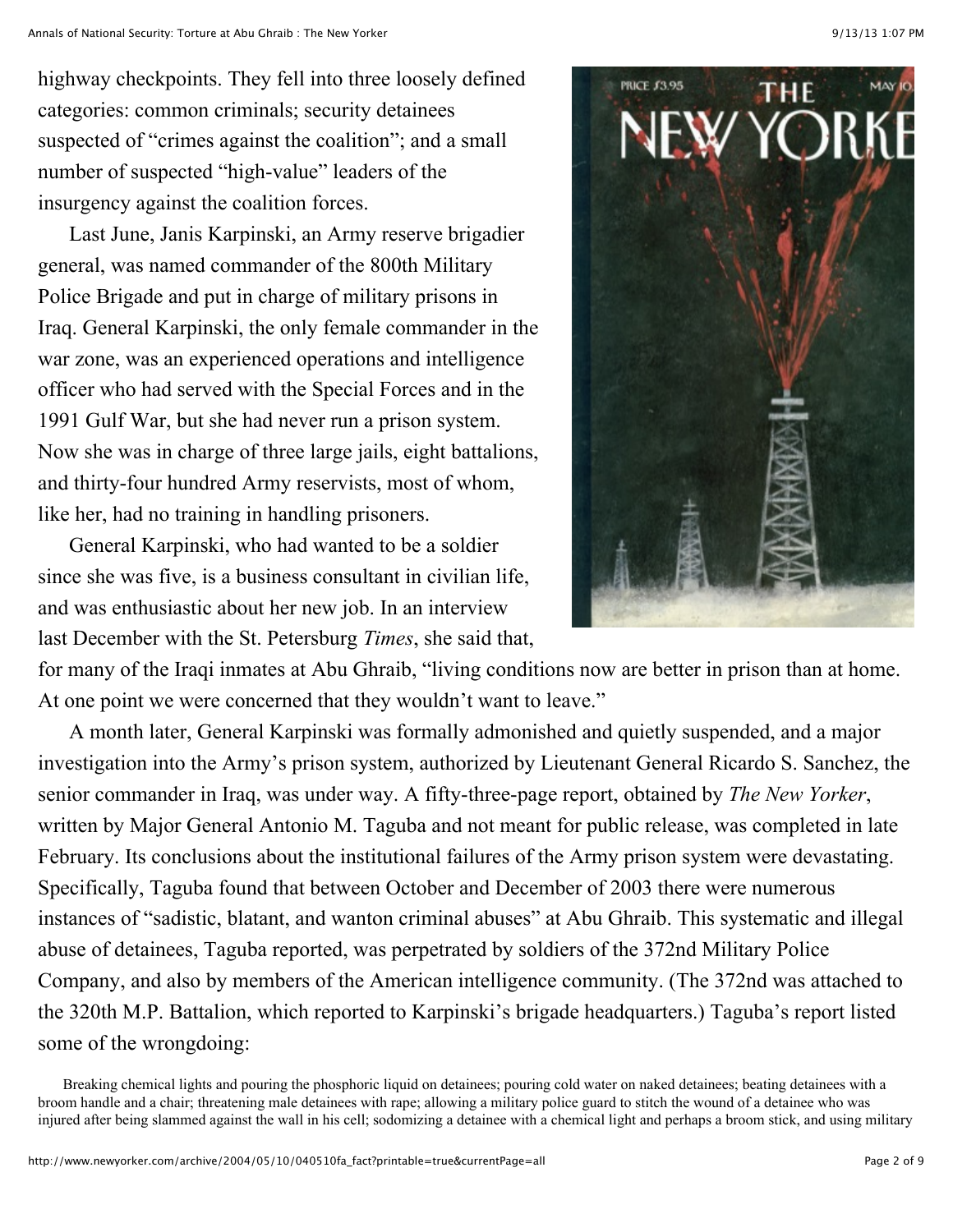working dogs to frighten and intimidate detainees with threats of attack, and in one instance actually biting a detainee.

There was stunning evidence to support the allegations, Taguba added—"detailed witness statements and the discovery of extremely graphic photographic evidence." Photographs and videos taken by the soldiers as the abuses were happening were not included in his report, Taguba said, because of their "extremely sensitive nature."

The photographs—several of which were broadcast on CBS's "60 Minutes 2" last week—show leering G.I.s taunting naked Iraqi prisoners who are forced to assume humiliating poses. Six suspects— Staff Sergeant Ivan L. Frederick II, known as Chip, who was the senior enlisted man; Specialist Charles A. Graner; Sergeant Javal Davis; Specialist Megan Ambuhl; Specialist Sabrina Harman; and Private Jeremy Sivits—are now facing prosecution in Iraq, on charges that include conspiracy, dereliction of duty, cruelty toward prisoners, maltreatment, assault, and indecent acts. A seventh suspect, Private Lynndie England, was reassigned to Fort Bragg, North Carolina, after becoming pregnant.

The photographs tell it all. In one, Private England, a cigarette dangling from her mouth, is giving a jaunty thumbs-up sign and pointing at the genitals of a young Iraqi, who is naked except for a sandbag over his head, as he masturbates. Three other hooded and naked Iraqi prisoners are shown, hands reflexively crossed over their genitals. A fifth prisoner has his hands at his sides. In another, England stands arm in arm with Specialist Graner; both are grinning and giving the thumbs-up behind a cluster of perhaps seven naked Iraqis, knees bent, piled clumsily on top of each other in a pyramid. There is another photograph of a cluster of naked prisoners, again piled in a pyramid. Near them stands Graner, smiling, his arms crossed; a woman soldier stands in front of him, bending over, and she, too, is smiling. Then, there is another cluster of hooded bodies, with a female soldier standing in front, taking photographs. Yet another photograph shows a kneeling, naked, unhooded male prisoner, head momentarily turned away from the camera, posed to make it appear that he is performing oral sex on another male prisoner, who is naked and hooded.

Such dehumanization is unacceptable in any culture, but it is especially so in the Arab world. Homosexual acts are against Islamic law and it is humiliating for men to be naked in front of other men, Bernard Haykel, a professor of Middle Eastern studies at New York University, explained. "Being put on top of each other and forced to masturbate, being naked in front of each other—it's all a form of torture," Haykel said.

Two Iraqi faces that do appear in the photographs are those of dead men. There is the battered face of prisoner No. 153399, and the bloodied body of another prisoner, wrapped in cellophane and packed in ice. There is a photograph of an empty room, splattered with blood.

The 372nd's abuse of prisoners seemed almost routine—a fact of Army life that the soldiers felt no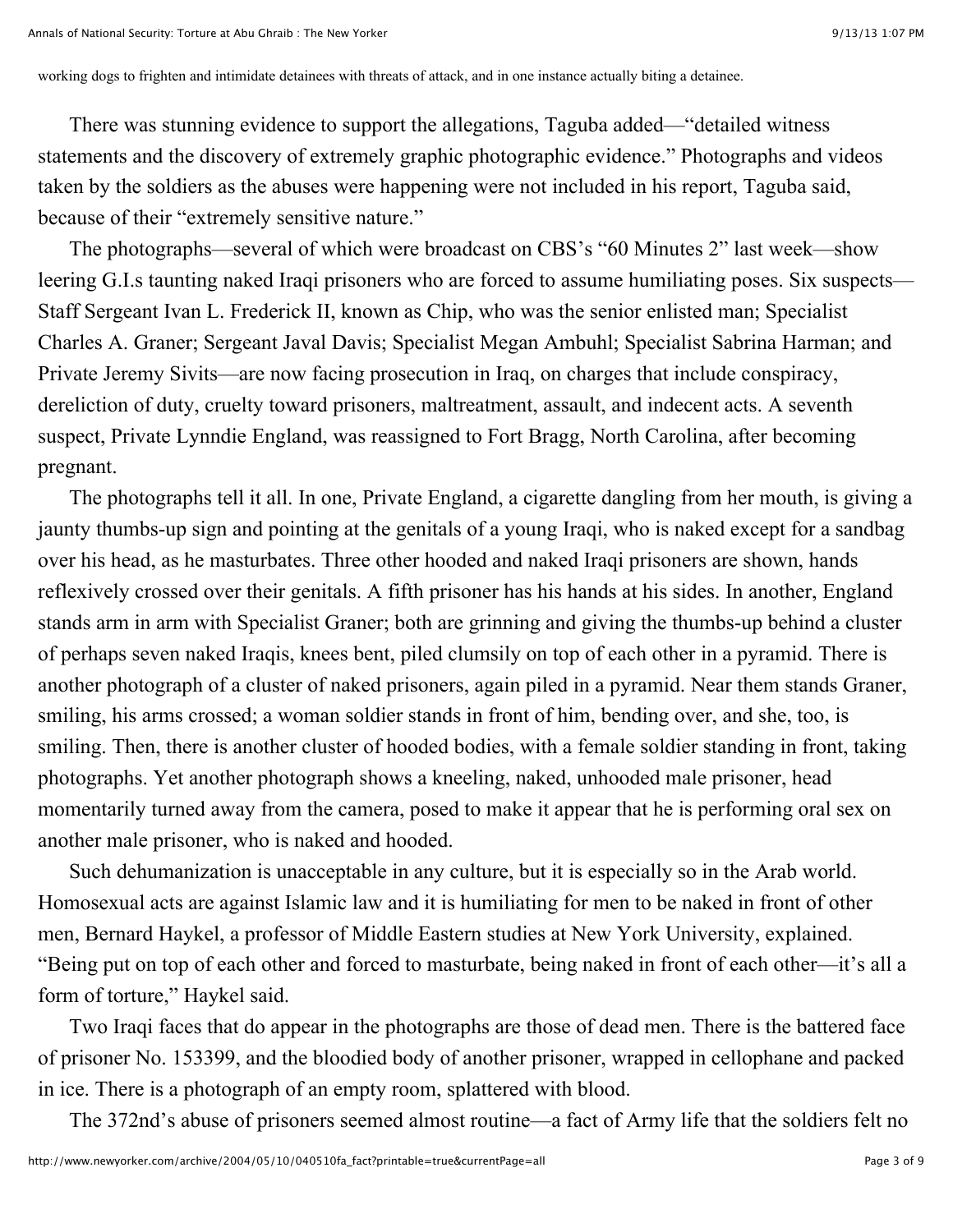need to hide. On April 9th, at an Article 32 hearing (the military equivalent of a grand jury) in the case against Sergeant Frederick, at Camp Victory, near Baghdad, one of the witnesses, Specialist Matthew Wisdom, an M.P., told the courtroom what happened when he and other soldiers delivered seven prisoners, hooded and bound, to the so-called "hard site" at Abu Ghraib—seven tiers of cells where the inmates who were considered the most dangerous were housed. The men had been accused of starting a riot in another section of the prison. Wisdom said:

SFC Snider grabbed my prisoner and threw him into a pile. . . . I do not think it was right to put them in a pile. I saw SSG Frederic, SGT Davis and CPL Graner walking around the pile hitting the prisoners. I remember SSG Frederick hitting one prisoner in the side of its [sic] ribcage. The prisoner was no danger to SSG Frederick. . . . I left after that.

When he returned later, Wisdom testified:

I saw two naked detainees, one masturbating to another kneeling with its mouth open. I thought I should just get out of there. I didn't think it was right . . . I saw SSG Frederick walking towards me, and he said, "Look what these animals do when you leave them alone for two seconds." I heard PFC England shout out, "He's getting hard."

Wisdom testified that he told his superiors what had happened, and assumed that "the issue was taken care of." He said, "I just didn't want to be part of anything that looked criminal."

The abuses became public because of the outrage of Specialist Joseph M. Darby, an M.P. whose role emerged during the Article 32 hearing against Chip Frederick. A government witness, Spe role emerged during the Article 32 hearing against Chip Frederick. A government witness, Special Agent Scott Bobeck, who is a member of the Army's Criminal Investigation Division, or C.I.D., told the court, according to an abridged transcript made available to me, "The investigation started after SPC Darby . . . got a CD from CPL Graner. . . . He came across pictures of naked detainees." Bobeck said that Darby had "initially put an anonymous letter under our door, then he later came forward and gave a sworn statement. He felt very bad about it and thought it was very wrong."

Questioned further, the Army investigator said that Frederick and his colleagues had not been given any "training guidelines" that he was aware of. The M.P.s in the 372nd had been assigned to routine traffic and police duties upon their arrival in Iraq, in the spring of 2003. In October of 2003, the 372nd was ordered to prison-guard duty at Abu Ghraib. Frederick, at thirty-seven, was far older than his colleagues, and was a natural leader; he had also worked for six years as a guard for the Virginia Department of Corrections. Bobeck explained:

What I got is that SSG Frederick and CPL Graner were road M.P.s and were put in charge because they were civilian prison guards and had knowledge of how things were supposed to be run.

Bobeck also testified that witnesses had said that Frederick, on one occasion, "had punched a detainee in the chest so hard that the detainee almost went into cardiac arrest."

At the Article 32 hearing, the Army informed Frederick and his attorneys, Captain Robert Shuck, an Army lawyer, and Gary Myers, a civilian, that two dozen witnesses they had sought, including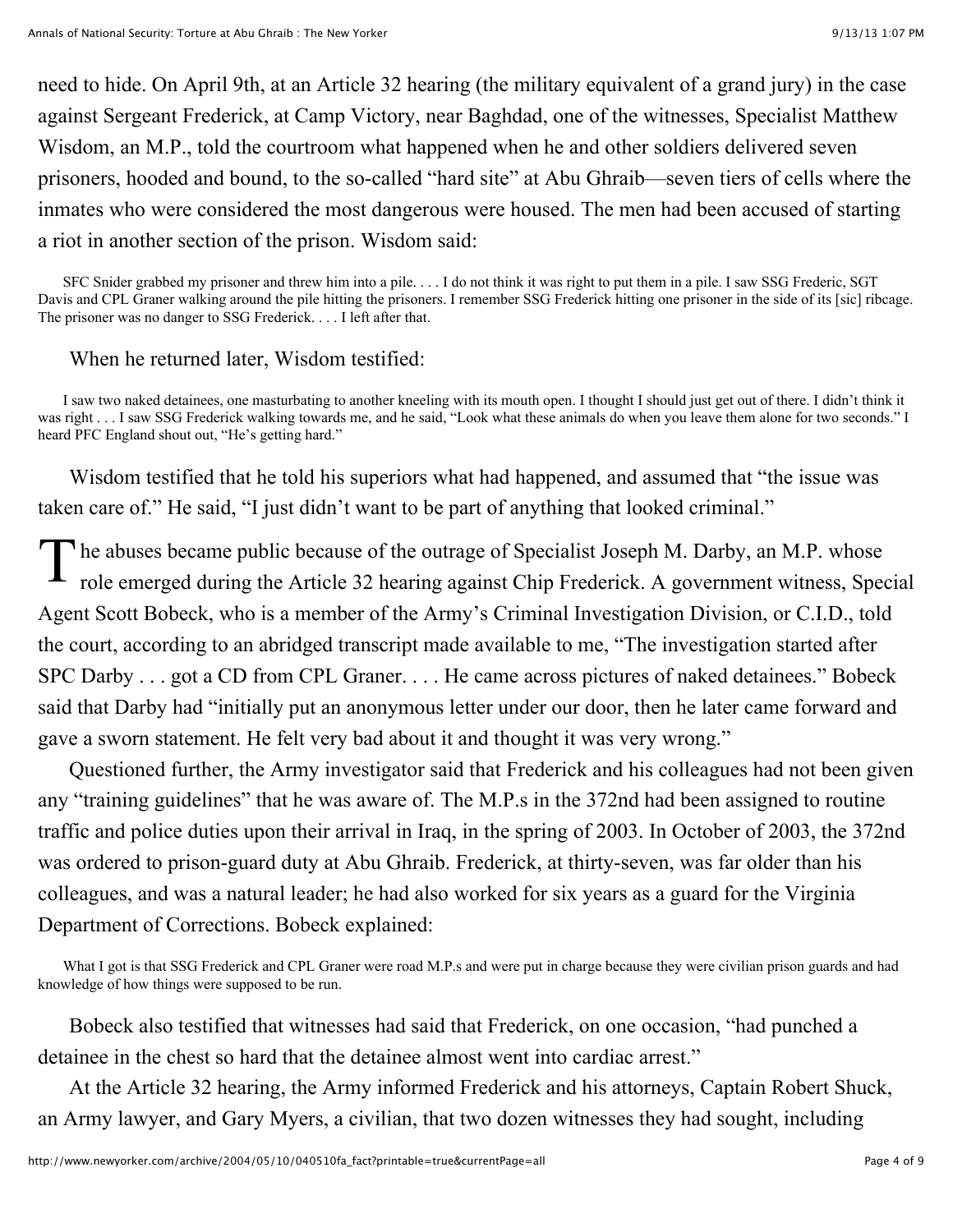General Karpinski and all of Frederick's co-defendants, would not appear. Some had been excused after exercising their Fifth Amendment right; others were deemed to be too far away from the courtroom. "The purpose of an Article 32 hearing is for us to engage witnesses and discover facts," Gary Myers told me. "We ended up with a c.i.d. agent and no alleged victims to examine." After the hearing, the presiding investigative officer ruled that there was sufficient evidence to convene a courtmartial against Frederick.

Myers, who was one of the military defense attorneys in the My Lai prosecutions of the nineteenseventies, told me that his client's defense will be that he was carrying out the orders of his superiors and, in particular, the directions of military intelligence. He said, "Do you really think a group of kids from rural Virginia decided to do this on their own? Decided that the best way to embarrass Arabs and make them talk was to have them walk around nude?"

In letters and e-mails to family members, Frederick repeatedly noted that the military-intelligence teams, which included C.I.A. officers and linguists and interrogation specialists from private defense contractors, were the dominant force inside Abu Ghraib. In a letter written in January, he said:

I questioned some of the things that I saw . . . such things as leaving inmates in their cell with no clothes or in female underpants, handcuffing them to the door of their cell—and the answer I got was, "This is how military intelligence (MI) wants it done." . . . . MI has also instructed us to place a prisoner in an isolation cell with little or no clothes, no toilet or running water, no ventilation or window, for as much as three days.

The military-intelligence officers have "encouraged and told us, 'Great job,' they were now getting positive results and information," Frederick wrote. "CID has been present when the military working dogs were used to intimidate prisoners at MI's request." At one point, Frederick told his family, he pulled aside his superior officer, Lieutenant Colonel Jerry Phillabaum, the commander of the 320th M.P. Battalion, and asked about the mistreatment of prisoners. "His reply was 'Don't worry about it.' "

In November, Frederick wrote, an Iraqi prisoner under the control of what the Abu Ghraib guards called "O.G.A.," or other government agencies—that is, the C.I.A. and its paramilitary employees was brought to his unit for questioning. "They stressed him out so bad that the man passed away. They put his body in a body bag and packed him in ice for approximately twenty-four hours in the shower. . . . The next day the medics came and put his body on a stretcher, placed a fake IV in his arm and took him away." The dead Iraqi was never entered into the prison's inmate-control system, Frederick recounted, "and therefore never had a number."

F rederick's defense is, of course, highly self-serving. But the complaints in his letters and e-mails home were reinforced by two internal Army reports—Taguba's and one by the Army's chief lawenforcement officer, Provost Marshal Donald Ryder, a major general.

Last fall, General Sanchez ordered Ryder to review the prison system in Iraq and recommend ways to improve it. Ryder's report, filed on November 5th, concluded that there were potential human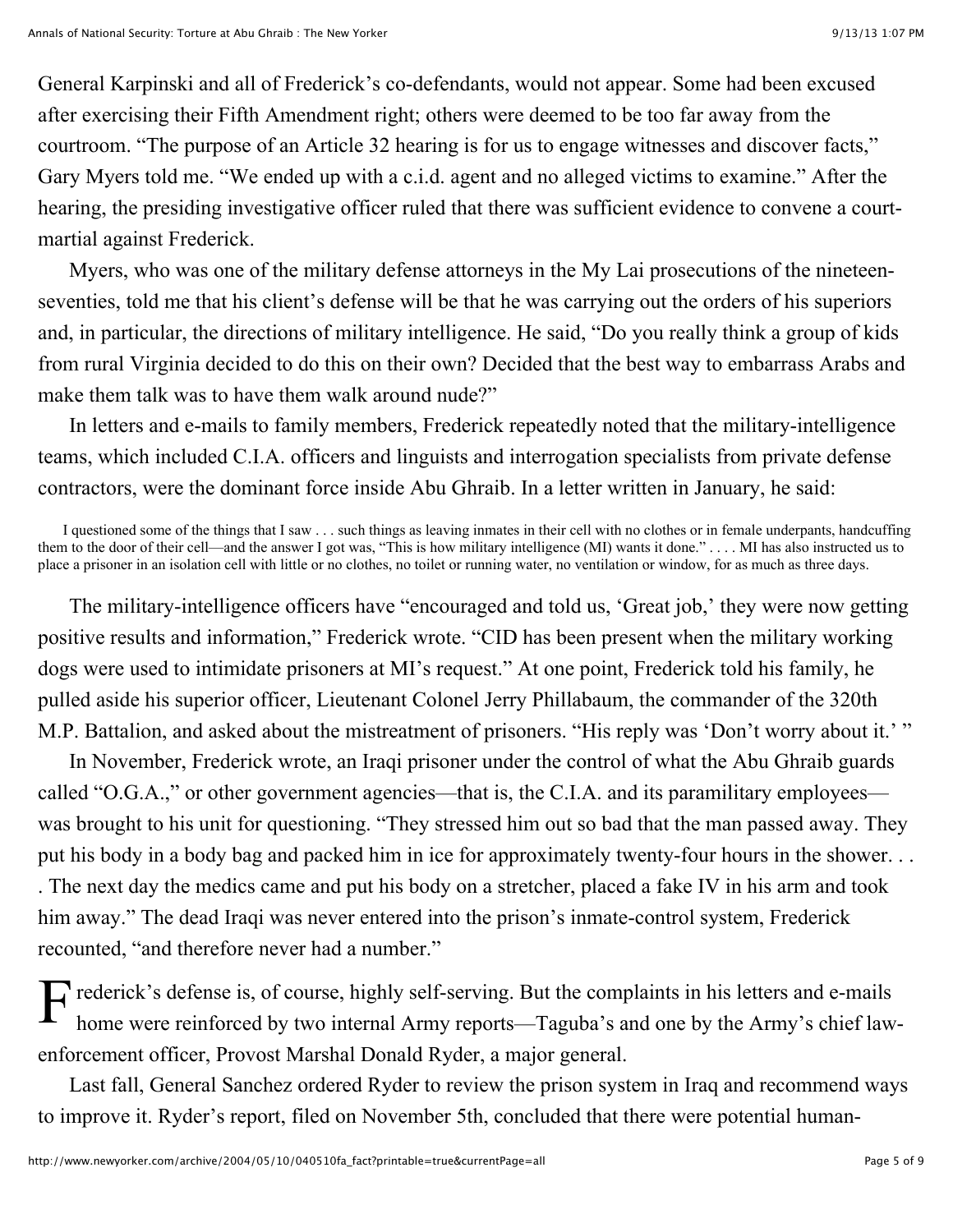rights, training, and manpower issues, system-wide, that needed immediate attention. It also discussed serious concerns about the tension between the missions of the military police assigned to guard the prisoners and the intelligence teams who wanted to interrogate them. Army regulations limit intelligence activity by the M.P.s to passive collection. But something had gone wrong at Abu Ghraib.

There was evidence dating back to the Afghanistan war, the Ryder report said, that M.P.s had worked with intelligence operatives to "set favorable conditions for subsequent interviews"—a euphemism for breaking the will of prisoners. "Such actions generally run counter to the smooth operation of a detention facility, attempting to maintain its population in a compliant and docile state." General Karpinski's brigade, Ryder reported, "has not been directed to change its facility procedures to set the conditions for MI interrogations, nor participate in those interrogations." Ryder called for the establishment of procedures to "define the role of military police soldiers . . .clearly separating the actions of the guards from those of the military intelligence personnel." The officers running the war in Iraq were put on notice.

Ryder undercut his warning, however, by concluding that the situation had not yet reached a crisis point. Though some procedures were flawed, he said, he found "no military police units purposely applying inappropriate confinement practices." His investigation was at best a failure and at worst a coverup.

Taguba, in his report, was polite but direct in refuting his fellow-general. "Unfortunately, many of the systemic problems that surfaced during [Ryder's] assessment are the very same issues that are the subject of this investigation," he wrote. "In fact, many of the abuses suffered by detainees occurred during, or near to, the time of that assessment." The report continued, "Contrary to the findings of MG Ryder's report, I find that personnel assigned to the 372nd MP Company, 800th MP Brigade were directed to change facility procedures to 'set the conditions' for MI interrogations." Army intelligence officers, C.I.A. agents, and private contractors "actively requested that MP guards set physical and mental conditions for favorable interrogation of witnesses."

Taguba backed up his assertion by citing evidence from sworn statements to Army C.I.D. investigators. Specialist Sabrina Harman, one of the accused M.P.s, testified that it was her job to keep detainees awake, including one hooded prisoner who was placed on a box with wires attached to his fingers, toes, and penis. She stated, "MI wanted to get them to talk. It is Graner and Frederick's job to do things for MI and OGA to get these people to talk."

Another witness, Sergeant Javal Davis, who is also one of the accused, told C.I.D. investigators, "I witnessed prisoners in the MI hold section . . . being made to do various things that I would question morally. . . . We were told that they had different rules." Taguba wrote, "Davis also stated that he had heard MI insinuate to the guards to abuse the inmates. When asked what MI said he stated: 'Loosen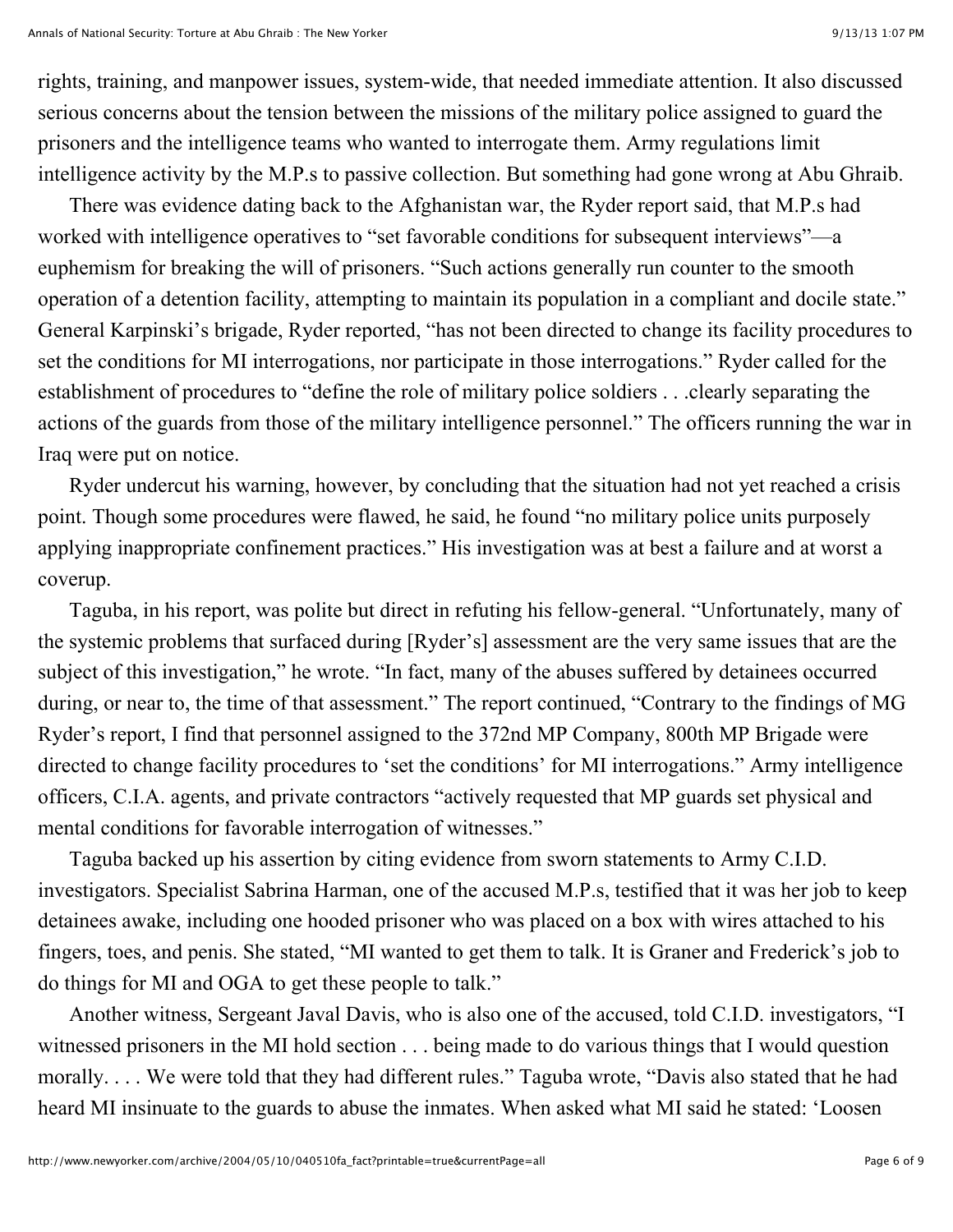this guy up for us.' 'Make sure he has a bad night.' 'Make sure he gets the treatment.' " Military intelligence made these comments to Graner and Frederick, Davis said. "The MI staffs to my understanding have been giving Graner compliments . . . statements like, 'Good job, they're breaking down real fast. They answer every question. They're giving out good information.' "

When asked why he did not inform his chain of command about the abuse, Sergeant Davis answered, "Because I assumed that if they were doing things out of the ordinary or outside the guidelines, someone would have said something. Also the wing"—where the abuse took place —"belongs to MI and it appeared MI personnel approved of the abuse."

Another witness, Specialist Jason Kennel, who was not accused of wrongdoing, said, "I saw them nude, but MI would tell us to take away their mattresses, sheets, and clothes." (It was his view, he added, that if M.I. wanted him to do this "they needed to give me paperwork.") Taguba also cited an interview with Adel L. Nakhla, a translator who was an employee of Titan, a civilian contractor. He told of one night when a "bunch of people from MI" watched as a group of handcuffed and shackled inmates were subjected to abuse by Graner and Frederick.

General Taguba saved his harshest words for the military-intelligence officers and private contractors. He recommended that Colonel Thomas Pappas, the commander of one of the M.I. brigades, be reprimanded and receive non-judicial punishment, and that Lieutenant Colonel Steven Jordan, the former director of the Joint Interrogation and Debriefing Center, be relieved of duty and reprimanded. He further urged that a civilian contractor, Steven Stephanowicz, of CACI International, be fired from his Army job, reprimanded, and denied his security clearances for lying to the investigating team and allowing or ordering military policemen "who were not trained in interrogation techniques to facilitate interrogations by 'setting conditions' which were neither authorized" nor in accordance with Army regulations. "He clearly knew his instructions equated to physical abuse," Taguba wrote. He also recommended disciplinary action against a second CACI employee, John Israel. (A spokeswoman for CACI said that the company had "received no formal communication" from the Army about the matter.)

"I suspect," Taguba concluded, that Pappas, Jordan, Stephanowicz, and Israel "were either directly or indirectly responsible for the abuse at Abu Ghraib," and strongly recommended immediate disciplinary action.

The problems inside the Army prison system in Iraq were not hidden from senior commanders.<br>During Karpinski's seven-month tour of duty, Taguba noted, there were at least a dozen offici During Karpinski's seven-month tour of duty, Taguba noted, there were at least a dozen officially reported incidents involving escapes, attempted escapes, and other serious security issues that were investigated by officers of the 800th M.P. Brigade. Some of the incidents had led to the killing or wounding of inmates and M.P.s, and resulted in a series of "lessons learned" inquiries within the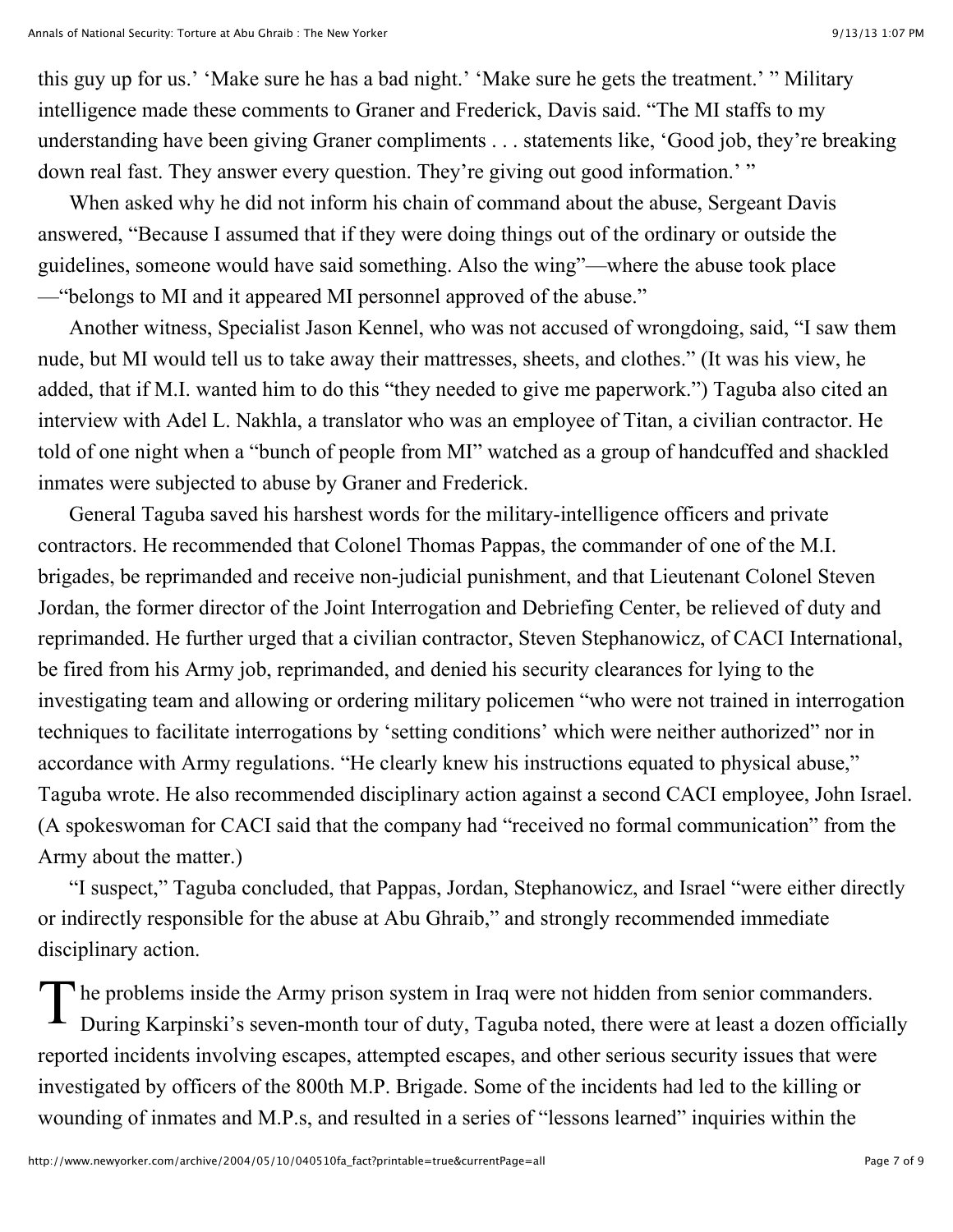brigade. Karpinski invariably approved the reports and signed orders calling for changes in day-to-day procedures. But Taguba found that she did not follow up, doing nothing to insure that the orders were carried out. Had she done so, he added, "cases of abuse may have been prevented."

General Taguba further found that Abu Ghraib was filled beyond capacity, and that the M.P. guard force was significantly undermanned and short of resources. "This imbalance has contributed to the poor living conditions, escapes, and accountability lapses," he wrote. There were gross differences, Taguba said, between the actual number of prisoners on hand and the number officially recorded. A lack of proper screening also meant that many innocent Iraqis were wrongly being detained indefinitely, it seemed, in some cases. The Taguba study noted that more than sixty per cent of the civilian inmates at Abu Ghraib were deemed not to be a threat to society, which should have enabled them to be released. Karpinski's defense, Taguba said, was that her superior officers "routinely" rejected her recommendations regarding the release of such prisoners.

Karpinski was rarely seen at the prisons she was supposed to be running, Taguba wrote. He also found a wide range of administrative problems, including some that he considered "without precedent in my military career." The soldiers, he added, were "poorly prepared and untrained . . . prior to deployment, at the mobilization site, upon arrival in theater, and throughout the mission."

General Taguba spent more than four hours interviewing Karpinski, whom he described as extremely emotional: "What I found particularly disturbing in her testimony was her complete unwillingness to either understand or accept that many of the problems inherent in the 800th MP Brigade were caused or exacerbated by poor leadership and the refusal of her command to both establish and enforce basic standards and principles among its soldiers."

Taguba recommended that Karpinski and seven brigade military-police officers and enlisted men be relieved of command and formally reprimanded. No criminal proceedings were suggested for Karpinski; apparently, the loss of promotion and the indignity of a public rebuke were seen as enough punishment.

A fter the story broke on CBS last week, the Pentagon announced that Major General Geoffrey Miller, the new head of the Iraqi prison system, had arrived in Baghdad and was on the job. He had been the commander of the Guantánamo Bay detention center. General Sanchez also authorized an investigation into possible wrongdoing by military and civilian interrogators.

As the international furor grew, senior military officers, and President Bush, insisted that the actions of a few did not reflect the conduct of the military as a whole. Taguba's report, however, amounts to an unsparing study of collective wrongdoing and the failure of Army leadership at the highest levels. The picture he draws of Abu Ghraib is one in which Army regulations and the Geneva conventions were routinely violated, and in which much of the day-to-day management of the